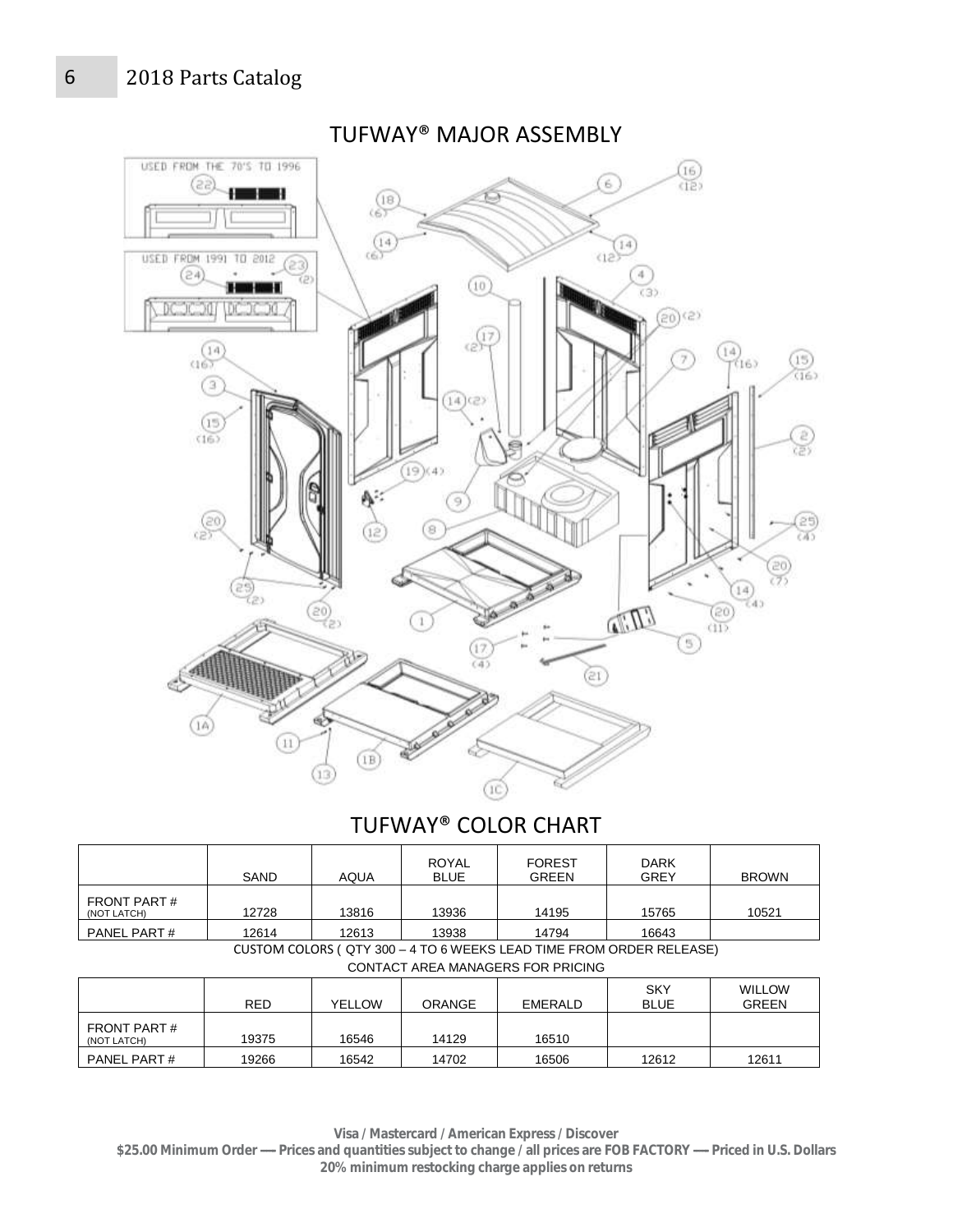## TUFWAY® MAJ0R ASSEMBLY

| <b>REV DD</b><br>ITEM# | PART#     | <b>QTY PER</b><br><b>UNIT</b> | <b>DESCRIPTION</b>                                                   | <b>PRICE EACH</b> |
|------------------------|-----------|-------------------------------|----------------------------------------------------------------------|-------------------|
| 1                      | 22234     | 1                             | BASE- BLOWMOLDED Bolt/w washer may be needed item#22384 (6 per base) |                   |
| 1A                     | 40014     | 1                             | <b>BASE- GB DIRT BUSTER</b>                                          |                   |
| 1B                     | 19014     | 1                             | <b>BASE- TUFWAY ROTOMOLDED Discontinued</b>                          |                   |
| 1 <sup>C</sup>         | 15852     | 1                             | BASE- TUFWAY/MX2 RECYCLED PLST Discontinued                          |                   |
| $\overline{2}$         | 16050     | $\overline{c}$                | CORNER MOLDING II- BLACK PUNCH                                       |                   |
| 3                      | SEE CHART | $\mathbf{1}$                  | FRONT ASSY- TUFWAY (NO LATCH)                                        |                   |
| 4                      | SEE CHART | 3                             | <b>PANEL-TUFWAY</b>                                                  |                   |
|                        | 15567     | 1                             | HDWE-TUFWAY                                                          |                   |
|                        | 17082     | 1                             | <b>HOOD- PAPERGUARD 2 ROLL DGRY</b>                                  |                   |
| 5                      | 22209     | 1                             | <b>HOOD- PAPERGUARD 3 ROLL DGRY</b>                                  |                   |
|                        | 16928     | 1                             | KIT- PAPERGRD 2 ROLL PUSH CAP                                        |                   |
|                        | 16845     | 1                             | KIT- PAPERGRD 2 ROLL POP RVT                                         |                   |
|                        | 22337     | 1                             | KIT- PAPERGRD 3 ROLL PUSH CAP                                        |                   |
|                        | 22335     | 1                             | KIT- PAPERGRD 3 ROLL POP RVT                                         |                   |
|                        | 19408     | $\mathbf{1}$                  | KIT- PAPERGRD 4 ROLL VERTICAL                                        |                   |
| 6                      | 16045     | 1                             | ROOF-TUFWAY DOME                                                     |                   |
| $\overline{7}$         | 10570     | $\mathbf{1}$                  | SEAT- TOILET BLACK (INCLUDES HARDWARE - 10 PER CASE)                 |                   |
|                        | 19196     | 1                             | KIT-T/SEAT 2-1/2 BOLT/NUT SET                                        |                   |
| 8                      | 10553     | 1                             | TANK-TUFWAY DGRY                                                     |                   |
| 9                      | 14119     | 1                             | URINAL - STANDOVER DGRY (USE WITH VENT PIPE 14133)                   |                   |
| 10                     | 14133     | 1                             | <b>VENT PIPE- 4 X 62-1/2 GREY</b>                                    |                   |
|                        | 11946     | 1                             | VENT PIPE- 4 X 68 GREY (W/O HOLE & NO URINAL RORD)                   |                   |
| 11                     | 13173     | 1                             | BOLT- 5/16 X 3 IN HWHD (FOR RECYCLED & ROTO BASES)                   |                   |
| 12                     | 14767     | $\mathbf{1}$                  | LATCH- RESTROOM PLASTIC                                              |                   |
| $13*$                  | 18191     | $\mathbf{1}$                  | NUT-5/16 SERRATED FLANGE                                             |                   |
| $14*$                  | 10047     | 56                            | PUSH CAP-3/16 ID                                                     |                   |
| $15*$                  | 10629     | 32                            | RIVET-SOLID SHORT (FLAT)                                             |                   |
| $16*$                  | 18721     | 12                            | RIVET- SOLID SHORT FLAT W/WSHR (10629 & 18845)                       |                   |
|                        | 18845     | 12                            | WASHER-RUBBER 3/16 THK                                               |                   |
| $17*$                  | 10801     | 6                             | RIVET-SOLID LONG (DOME)                                              |                   |
| $18*$                  | 18722     | 6                             | RIVET- SOLID LONG DOME W/WSHR (10801 & 10068)                        |                   |
|                        | 10068     | 6                             | WASHER-RUBBER 3/32 THK                                               |                   |
| $19*$                  | 10122     | 4                             | SCREW-#10 X 3/4 PHPN TAP PLTD                                        |                   |
| $20*$                  | 13860     | 29                            | SCREW- #14 X 1-1/2 W/WSH GOLD                                        |                   |
|                        | 16844     | 1                             | SPINDLE- PAPERGRD 2 ROLL METAL                                       |                   |
|                        | 12642     | 1                             | SPINDLE- PAPERGRD 2 ROLL WOOD                                        |                   |
| 21                     | 22310     | 1                             | SPINDLE- PRGRD II 3 ROLL METAL                                       |                   |
|                        | 18696     | 1                             | SPINDLE- PAPERGRD 3 ROLL WOOD                                        |                   |
| 22                     | 14311     | 6                             | SCREEN- 3 X 13 PLST VENT (OLDER PANELS)                              |                   |
| 23                     | 15337     | 12                            | RIVET- .195in PLASTIC EXPANDING                                      |                   |
| 24                     | 14112     | 6                             | SCREEN- 3.8 X 15.25 PLST VENT                                        |                   |
| 25                     | 22384     | 6                             | BOLT-1/4-20X1-1/4 DOG PNT WSH                                        |                   |
|                        | 10900     | $\mathbf{1}$                  | <b>INSTRUCTIONS- TUFWAY (NOT SHOWN)</b>                              |                   |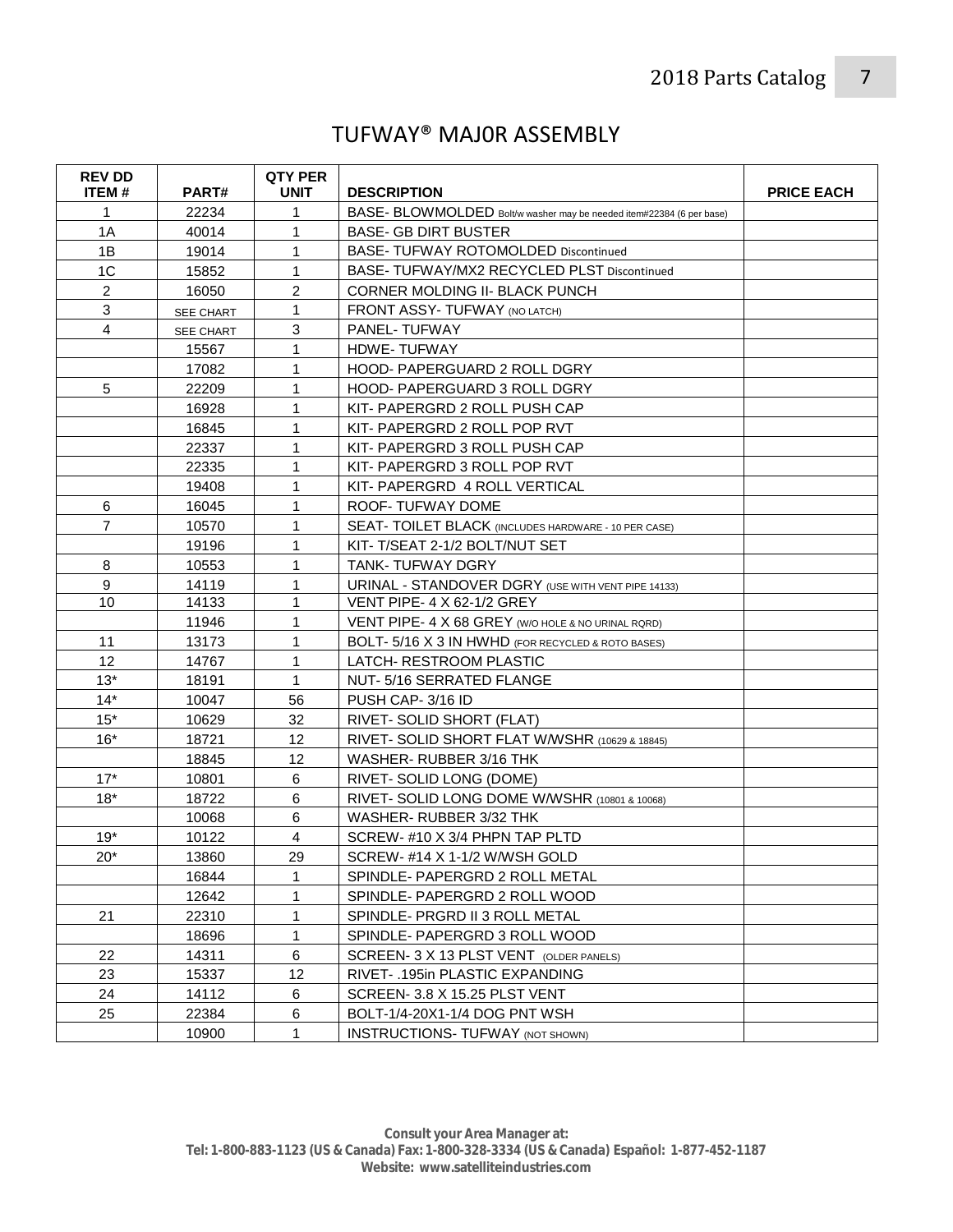TUFWAY® FRONT ASSEMBLY



| TUFWAY TOILET SPECIFICATIONS           |                                           |  |  |  |
|----------------------------------------|-------------------------------------------|--|--|--|
| <b>HEIGHT: 88" (223MM)</b>             | STANDARD TANK VOLUME: 70 GAL (265L)       |  |  |  |
| WIDTH: 44" (1118MM)                    | FLOOR SPACE: 41"-21" (1041MM X 533MM)     |  |  |  |
| DEPTH: 48" (1219MM)                    | SEAT HEIGHT: 18" (457MM)                  |  |  |  |
| WEIGHT (ROTO BASE): 165 lbs (75kg)     | DOOR SPACING: 73" X 24" (1854MM) X 610MM) |  |  |  |
| WEIGHT (RECYCLED BASE): 209 lbs (94kg) |                                           |  |  |  |

**Visa / Mastercard / American Express / Discover** 

**\$25.00 Minimum Order ----- Prices and quantities subject to change / all prices are FOB FACTORY ----- Priced in U.S. Dollars 20% minimum restocking charge applies on returns**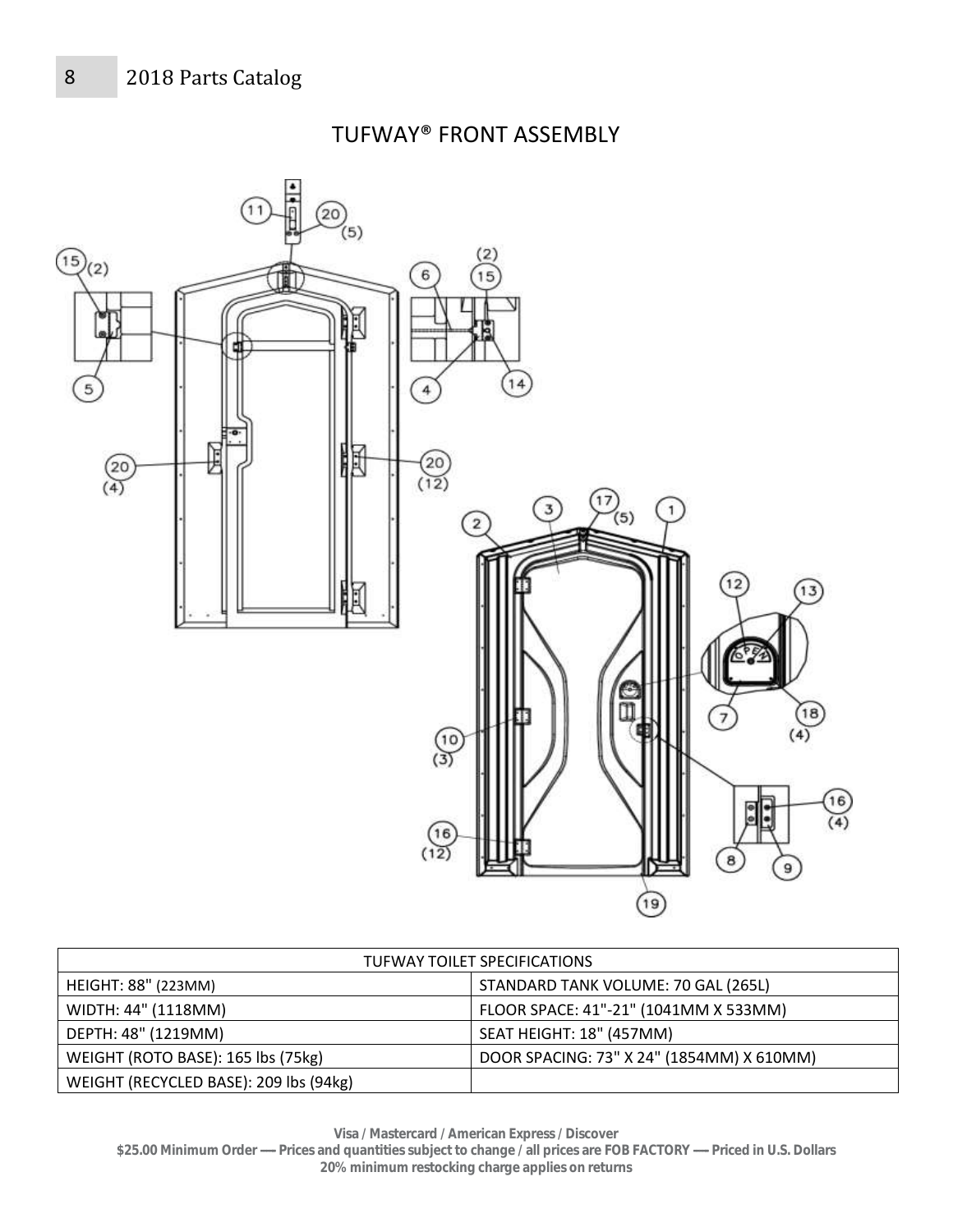# TUFWAY® FRONT ASSEMBLY

| <b>REV Q</b><br><b>ITEM#</b>   | PART#     | <b>QTY PER</b><br><b>UNIT</b> | <b>DESCRIPTION</b>                                        | <b>PRICE EACH</b>   |
|--------------------------------|-----------|-------------------------------|-----------------------------------------------------------|---------------------|
|                                |           |                               | <b>FACING- TUFWAY HASP</b>                                | <b>NOT SALEABLE</b> |
| $\overline{2}$                 |           |                               | <b>FACING- TUFWAY HINGE</b>                               | NOT SALEABLE        |
| 3                              |           |                               | DOOR-TUFWAY                                               | NOT SALEABLE        |
|                                | SEE CHART | 1                             | <b>FRONT ASSY-TUFWAY (NO LATCH)</b>                       |                     |
| 4                              | 10889     |                               | BRACKET- CABLE ANCHOR TUFWAY (Jam Side)                   |                     |
| 5                              | 10511     |                               | BRACKET- SPRING ANCHOR TUFWAY (Outer Door)                |                     |
| 6                              | 10888     | 1                             | <b>CLOSURE ASSY-TUFWAY DOOR</b>                           |                     |
|                                | 11954     |                               | KIT- TUFWAY SPRING CLOSURE RPL (INCLUDES SPRING & RIVETS) |                     |
| $\overline{7}$                 | 13415     |                               | <b>COVER-INDICATOR BLACK</b>                              |                     |
| 8                              | 13197     | 1                             | HASP-3/16 RIVET HOLE DOOR                                 |                     |
| 9                              | 13199     | 1                             | HASP- 3/16 RIVET HOLE FACING (LONG)                       |                     |
| 10                             | 13266     | 3                             | HINGE- DOOR STNLS ROUND CORNER                            |                     |
| 11                             | 10891     |                               | <b>HOOK- FLAT COAT STNLS (METAL)</b>                      |                     |
| 12                             | 15630     | 1                             | <b>INDICATOR- UNIVERSAL</b>                               |                     |
| $13*$                          | 10161     | 1                             | PLUG- 1/2 INDICATOR BLACK PLST                            |                     |
| 14                             | 14803     | 1                             | PLUG-3/8 HOLE                                             |                     |
| $15*$                          | 12393     | 4                             | RIVET-#64 AAP POP                                         |                     |
| $16*$                          | 11270     | 16                            | RIVET-#68 STNLS                                           |                     |
| $17*$                          | 10812     | 5                             | RIVET-#612 ALUM                                           |                     |
| $18*$                          | 10804     | 4                             | SCREW-#8 X 3/4 PHPN TAP                                   |                     |
| $19*$                          | 12007     |                               | SCREW- #10 X 1-1/4 PN PH TAP                              |                     |
| $20*$                          | 11315     | 21                            | WASHER-3/16 RIVET STNLS                                   |                     |
|                                | 14198     | 1                             | KIT - LATCH & INDICATOR (TUFWAY- MAXIM 2000 & LIBERTY)    |                     |
|                                | 15391     | 1                             | KIT- PLASTIC DOOR LATCH (TUFWAY- MAXIM 2000 & LIBERTY)    |                     |
|                                | 13726     |                               | KIT- UNIVERSAL INDICATOR (TUFWAY- MAXIM 2000 & LIBERTY)   |                     |
| * ONLY SOLD IN MULTIPLES OF100 | 17372     |                               | KIT- TUFWAY HANDLE SCREW/NUT                              |                     |

## TUFWAY® LOGO AREAS





**Consult your Area Manager at: Tel: 1-800-883-1123 (US & Canada) Fax: 1-800-328-3334 (US & Canada) Español: 1-877-452-1187 Website: www.satelliteindustries.com**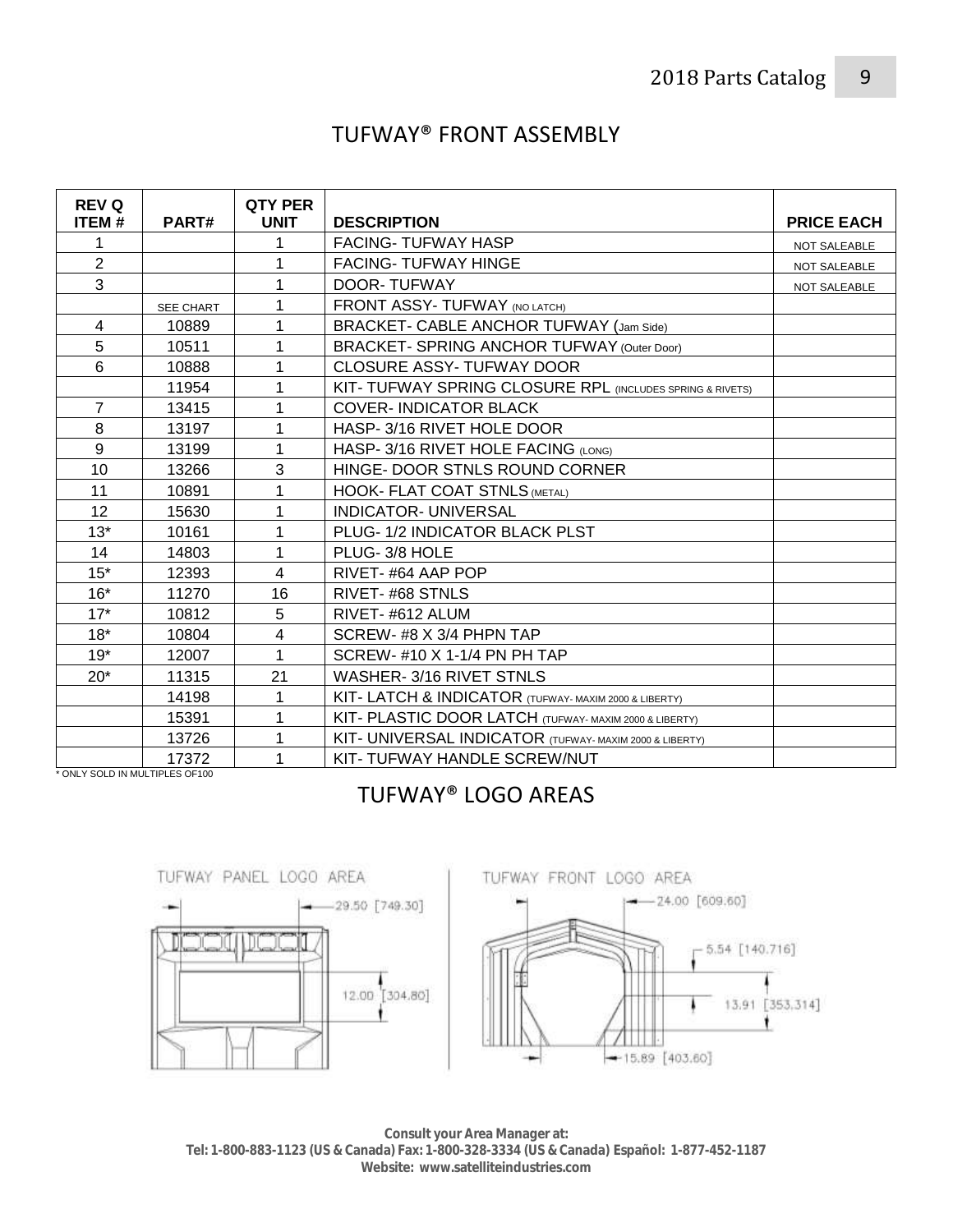# **MIRROR**

#### **Can be use with**

### **TUFWAY- TAURUS- MAXIM 2000- MAXIM 3000- HIGH TECH I- GLOBAL- GLOBAL 1.5- FREEDOM 3 AND LIBERTY RESTROOM MODELS**



| <b>REV F</b> | PART# | <b>QTY PER</b><br>UNIT | <b>DESCRIPTION</b>     | <b>PRICE</b><br><b>EACH</b> |
|--------------|-------|------------------------|------------------------|-----------------------------|
|              | 17378 |                        | KIT-MIRROR 4 X 6 STNLS |                             |

### TUFWAY® SHELF



| <b>REV C</b> |              | <b>QTY PER</b> |                                   | <b>PRICE</b> |
|--------------|--------------|----------------|-----------------------------------|--------------|
| ITEM #       | <b>PART#</b> | <b>UNIT</b>    | <b>DESCRIPTION</b>                | <b>EACH</b>  |
|              | 17371        |                | KIT-TUFWAY SHELF                  |              |
|              | 17455        |                | <b>INSTRUCTIONS- TUFWAY SHELF</b> |              |
| $2^*$        | 11030        |                | RIVET-#66 AAL POP                 |              |
| າ            | 16075        |                | SHELF- MX2 & TUFWAY               |              |
| 4*           | 11315        |                | WASHER-3/16 RIVET STNLS           |              |

\* ONLY SOLD IN MULTIPLES OF100